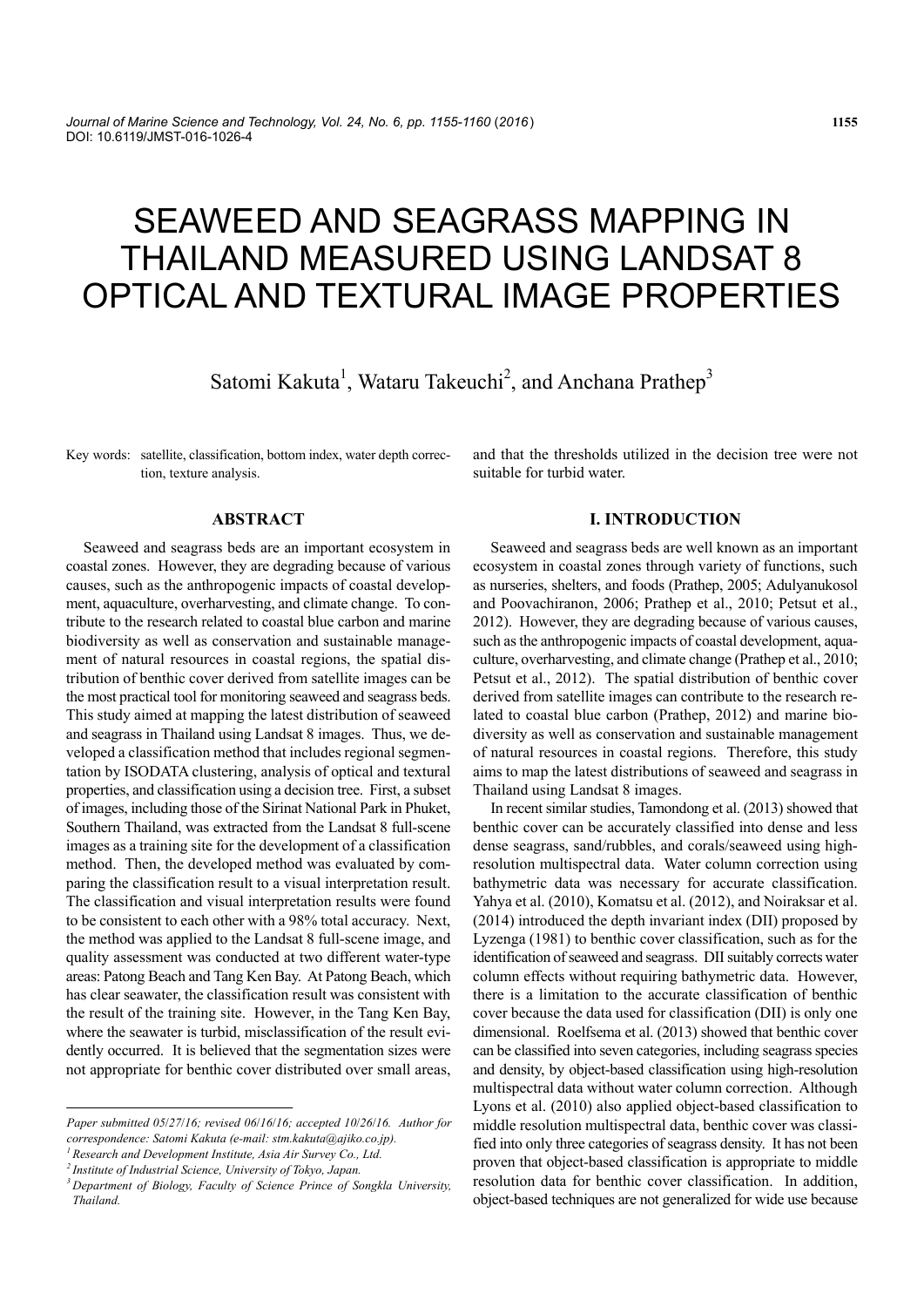they rely somewhat on the functions of the specific application software.

The mapping method being developed in this study can be applied to middle resolution data, accurately classifying benthic types such as seagrass, seaweed, and coral reefs. By applying water column correction without utilizing bathymetric data for considering limited information, the method can map sustainably using common rules based on an understanding of the optical and textural properties of seagrass and seaweed.

We propose a classification method that includes ISODATA clustering, analysis of optical and textural properties, and classification using a decision tree. In this paper, we show investigative results by applying the method to study sites in Phuket, Southern Thailand.

## **II. METHODOLOGY**

## **1. Study Site and Data**

The study site was selected in the coastal region, including Sirinat National Park in Phuket, Southern Thailand. The seawater is clear because sediment does not run off, and seagrass habitats are widely distributed. The satellite data utilized for this study were Landsat 8 OLI, Level 1T products (geometrically corrected using DEM and GCPs), which were acquired on December 23, 2013 and downloaded from the U.S. Geological Survey. The data were selected under the conditions of least cloud cover and lowest effect of sun glare among all scenes in the past year.

#### **2. Pan-Sharpening and Masking**

Fig. 1 shows a flowchart of the data analysis. Before starting this analysis, the geometric accuracy of the Landsat data was examined by comparing them with SWBD (SRTM Water Body Data). Then, pan-sharpening was performed in order to extract the benthic texture properties. For this process, band 2 (450-515 nm), band 3 (525-600 nm), and band 4 (630-680 nm) were utilized along with band 8 (500-680 nm). These bands were selected for conditions in which both the multispectral and panchromatic bands could detect reflectance from seafloors, and the spectral wavelength range of the panchromatic band fully covered the total range of multispectral bands because consistency in the ranges of these bands is necessary for avoiding spectral distortion. Likewise, band 1 (433-453 nm) was excluded because its spectral wavelength range was beyond of the range of band 8. Principal Component Analysis was adopted as a pan-sharpening technique that retains the original spectral characteristics (Kakuta et al., 2014). Meanwhile, mask data for land and deeper water were created from the multispectral data in order to extract shallow water. At first, a gray-level image was created by computing an equation (band 5-band 3) / (band  $5 +$  band 3) that enhances the contrast between water and other features. Then, image-thresholding was applied to the gray-level image to create a binary image (land mask). A deeper water mask was created using a 3-km buffer toward the ocean from the coastlines of the land mask.



**Fig. 1. Flowchart of the data analysis.** 

#### **3. Water Column Correction**

After extracting the shallow water, water column correction was performed on pan-sharpened data by computing the Bottom Index (BI) (Matsunaga et al., 2000), which is an algorithm developed based on the Lyzenga equation (1978) to minimize the water depth effect on the satellite data. BI is given by the following equation:

$$
BI_{ij} = \ln(L_i - L_{\infty i}) - k_{ij} * \ln(L_i - L_{\infty j})
$$
 (1)

where *i* and *j* are band numbers.  $BI_{ij}$  is BI computed from a combination of bands *i* and *j*. *Li* and *Lj* are pixel values of bands *i* and *j*.  $L_{\infty i}$  and  $L_{\infty j}$  are constant values of bands *i* and *j* to remove both the path radiance and electronic offsets.  $k_{ij}$  is an extinction coefficient ratio of bands *i* to *j*. *kij* is determined as a gradient given by a regression analysis between two bands. *Li* and *Lj*, the pixel values used for the regression analysis, were sampled at the sand bottom at various depths, and natural logarithms were applied after removing any offsets. The sand bottom was sampled by transecting the coasts in the study area through visual interpretation.  $L_{\infty i}$  and  $L_{\infty j}$ , the constant values used to remove both the path radiance and electronic offsets, were determined as values of the left ends of the histograms of bands *i* and *j* for the whole masked-out land image. In this study, all combinations of bands 2, 3, and 4, to which pansharpening was already applied, were utilized (bands *i* and *j* as are indicated as *BIij*).

#### **4. Regional Segmentation by ISODATA Clustering**

Regional segmentation in shallow water was performed by the ISODATA clustering technique using  $BI<sub>23</sub>$ ,  $BI<sub>24</sub>$ , and  $BI<sub>34</sub>$ . The ISODATA clustering technique was adopted because it is one of classic and practical methods for regional segmentation that groups similar colored pixels into a cluster. Before processing the clusters,  $BI_{23}$ ,  $BI_{24}$ , and  $BI_{34}$  were treated with a smoothing filter in order to remove noise and reduce small clusters. The smoothing filter was implemented by computing the median values of local moving windows ( $7 \times 7$ ) in a full image. The window size was the largest size for the condition in which segments, including seagrass areas, could be separated from sand or rocks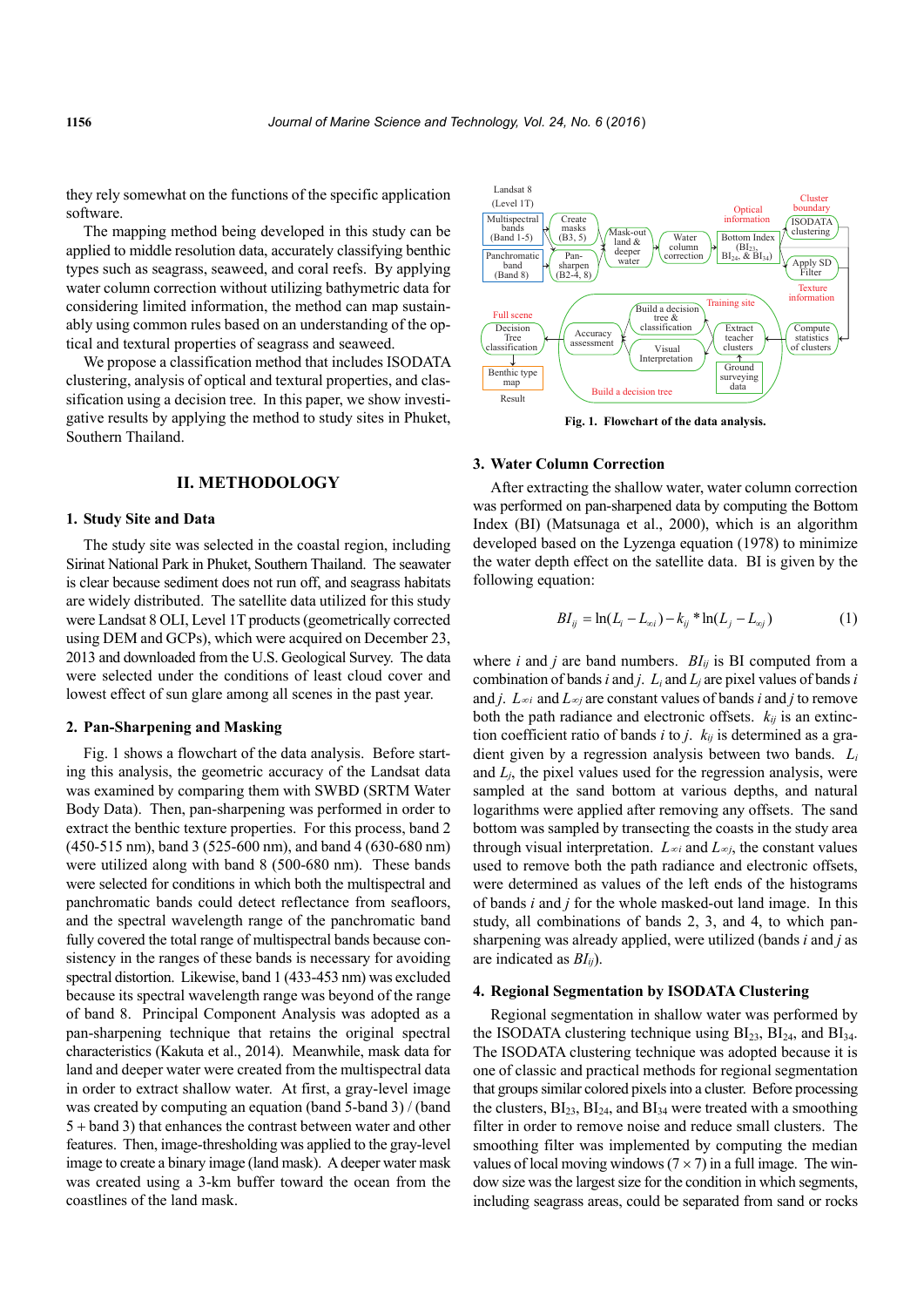by ISODATA clustering. Seagrass and seaweed were sometimes classified into the same category by applying ISODATA clustering because they indicate similar optical properties. However, there was a possibility that seagrass and seaweed could be distinguished from each other based on the different conditions of those habitats. Therefore, non-neighboring clusters classified into a same category were separated from each other and classified based on textural properties.

In the next step,  $BI_{23}$ ,  $BI_{24}$ , and  $BI_{34}$  not treated with a smoothing filter were treated with a standard deviation (SD) filter in order to extract the benthic textural properties. The SD filter was implemented by computing the SD values of local moving windows  $(3 \times 3)$  in a full image. The SD value in each local window represented the non-uniformity of brightness, which equally indicated a spatial heterogeneous distribution of benthic types. The window size was the smallest size to minimize image blurring. After that, statistics for all clusters were computed using  $BI<sub>23</sub>$ ,  $BI<sub>24</sub>$ , and  $BI<sub>34</sub>$  not treated with the smoothing filter and those BIs treated with the SD filter.

## **5. Decision Tree Classification**

A training site that included Sirinat National Park in Phuket was separated from the full scene in order to build a decision tree. Clusters of seagrass, coral reefs, sand, and ocean (water surface without reflection from sea floors) were identified and extracted from the subset image by referencing ground survey data in 2014 (called "teacher clusters"). A decision tree for benthic type classifications was built from teacher cluster statistics by understanding the optical and textural properties.

By using the decision tree and cluster statistics, benthic types at the training site were classified into the four categories of seagrass, coral reefs, sand, and ocean. Thresholds in the decision tree were derived objectively in order to be generally applied to other areas. The benthic type classification result was qualitatively compared with a visual interpretation result of ISODATA clusters. A quantitative comparison was also performed using a confusion matrix with a pixel base.

After examining the validity of the decision tree by accuracy assessment, a benthic type map was obtained by applying the decision tree to the full scene.

## **III. RESULTS AND DISCUSSION**

## **1. Optical and Textural Properties of Benthic Types**

Fig. 2 shows (a) a pan-sharpened false color composite image, (b) BI color composite image and approximate locations of benthic types, and (c) BI color composite image treated with an SD filter. Differences between the benthic types can be easily recognized by the different color tones in (b), whereas the differences can hardly be recognized in (a). Differences between the seagrass and coral ridge can be recognized in (c). These features were examined using the teacher cluster statistics.

Fig. 3 shows normalized mean value of teacher clusters in (a) BI and (b) BI treated with an SD filter. The mean values of BI and BI treated with an SD filter were normalized for (a) and



**Fig. 2. Training site: (a) pan-sharpened false color composite image, (b) BI color composite image, (c) BI color composite image treated with SD filter.** 



**Fig. 3. Normalized mean values of teacher clusters in (a) BIs and (b) BIs treated with SD filter.** 

(b) in order to standardize the dynamic range in each BI by computing  $(\mu - \mu_0) / \sigma_0$ , where  $\mu$  is the mean value of a cluster,  $\mu_0$  is the mean value of all clusters, and  $\sigma_0$  is the standard deviation of all clusters.

In Fig.  $3(a)$ , there is a tendency for the mean values of ocean to be the highest in  $BI_{23}$  (B) and the lowest in  $BI_{34}$  (R) among all benthic types. By contrast, there is a tendency for the mean values of sand, coral reef, and seagrass to show opposite patterns to those of ocean in  $BI_{23}$  (B) and  $BI_{34}$  (R). These tendencies are consistent with Fig. 2(b).

In Fig. 3(b), there is a tendency for the mean values of seagrass to be the highest in  $\text{BI}_{23}$  (B) and  $\text{BI}_{24}$  (G) and lower in  $BI<sub>34</sub>$  (R) among all benthic types. By contrast, there is a tendency for the mean values of coral reef to show opposite patterns to those of seagrass in  $\text{BI}_{23}$  (B),  $\text{BI}_{24}$  (G), and  $\text{BI}_{34}$  (R). These tendencies are consistent with Fig. 2(c).

#### **2. Classification Results Using Decision Tree**

The decision tree shown in Fig. 4 was built based on the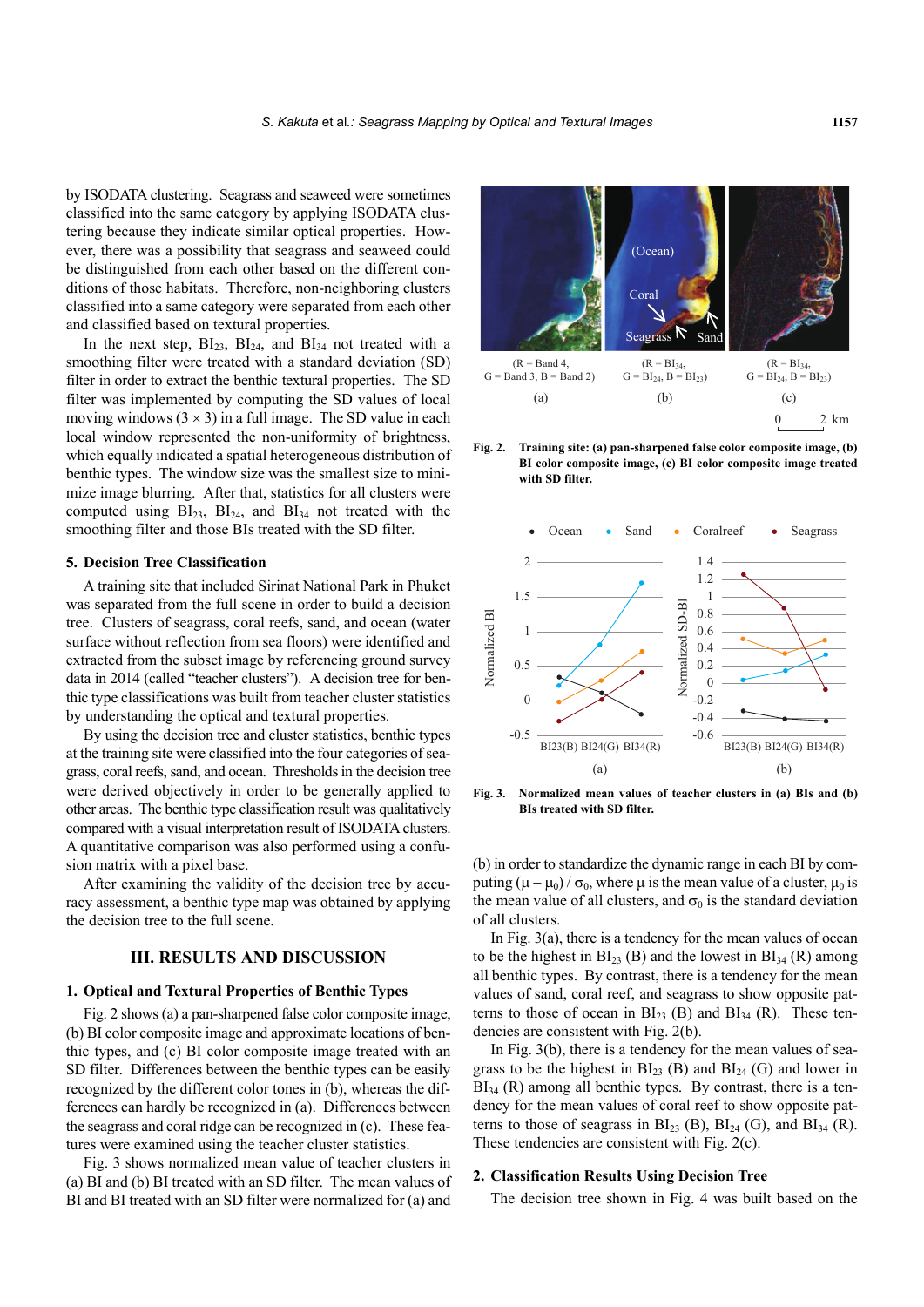

**Fig. 4. Decision tree for benthic type classification.** 



**Fig. 5. (a) A benthic type classification result using decision tree and (b) a visual interpretation result of ISODATA clusters.** 

properties of the teacher clusters.  $BI<sub>23</sub>$  and  $BI<sub>24</sub>$  indicated in the decision tree are the mean values of each cluster in  $BI<sub>23</sub>$  and BI<sub>34</sub>, respectively. SD-BI34 is the mean value of each cluster in BI<sub>34</sub> treated with an SD filter. All thresholds were computed using the Otsu method (Otsu, 1979). Fig. 5 shows (a) a benthic type classification result using the decision tree and (b) a visual interpretation result of ISODATA clusters based on the properties of teacher clusters. The interpretation result was used for accuracy assessment.

#### **3. Accuracy Assessment of Training Site**

According to Fig. 5, seagrass in deeper water is classified in the classification result. However, it is not classified in the interpretation result. Except for the partial differences, the distributions of all benthic types are nearly identical.

Table 1 shows a confusion matrix for quantitative comparison of the benthic type classification result with the visual interpretation result. Producer's accuracy (PA) is a percentage of the number of correctly classified pixels to the number of all interpreted pixels in a benthic type. User's accuracy (UA) is a percentage of the number of interpreted pixels to the number of all classified pixels in a benthic type. The value in the bottom right cell of the table is the total accuracy, which is a percentage of the total number of correctly classified pixels to the total number of pixels. As a result, the UA of seagrass has a lower accuracy (77%) than the others because the classified seagrass

**Table 1. A comparison of the benthic type classification result with the visual interpretation result.** 

| Accuracy            |            | DT-Classification |            |       |        | Total (pix) | PA  |
|---------------------|------------|-------------------|------------|-------|--------|-------------|-----|
|                     |            | Seagrass          | Coral reef | Sand  | Ocean  |             |     |
| Interpre-<br>tation | Seagrass   | 3,582             | 235        |       | 0      | 3,826       | 94% |
|                     | Coral reef | 802               | 6,082      | 53    |        | 6,940       | 88% |
|                     | Sand       |                   | 388        | 9.815 |        | 10,205      | 96% |
|                     | Ocean      | 292               | 231        | 36    | 92,251 | 92,810      | 99% |
| Total (pix)         |            | 4,678             | 6,936      | 9.913 | 92.254 | 113,781     |     |
| UA                  |            | 77%               | 88%        | 99%   | 100%   |             | 98% |





0 2 km (a) (b) (c)  $(R = BI_{34},$  $G = BI_{24}$ ,  $B = BI_{23}$ 

**Fig. 6. Patong Beach: (a) pan-sharpened false color composite image, (b) BI color composite image, (c) BI color composite image treated with SD filter.** 



**Fig. 7. Tang Ken Bay: (a) pan-sharpened false color composite image, (b) BI color composite image, (c) BI color composite image treated with SD filter.** 

included interpreted coral reef. However, the total accuracy (98%), PA of all benthic types (more than 88%), and UA except seagrass (more than 88%) have very high accuracy; therefore, it was confirmed that the classification result is valid.

## **4. Benthic Type Map for Other Areas: Patong Beach and Tang Ken Bay**

After examining the validity of the decision tree, a benthic type map was obtained by applying the decision tree to the full scene. The thresholds were not recomputed for the full scene.

Figs. 6 and 7 show (a) a pan-sharpened false color composite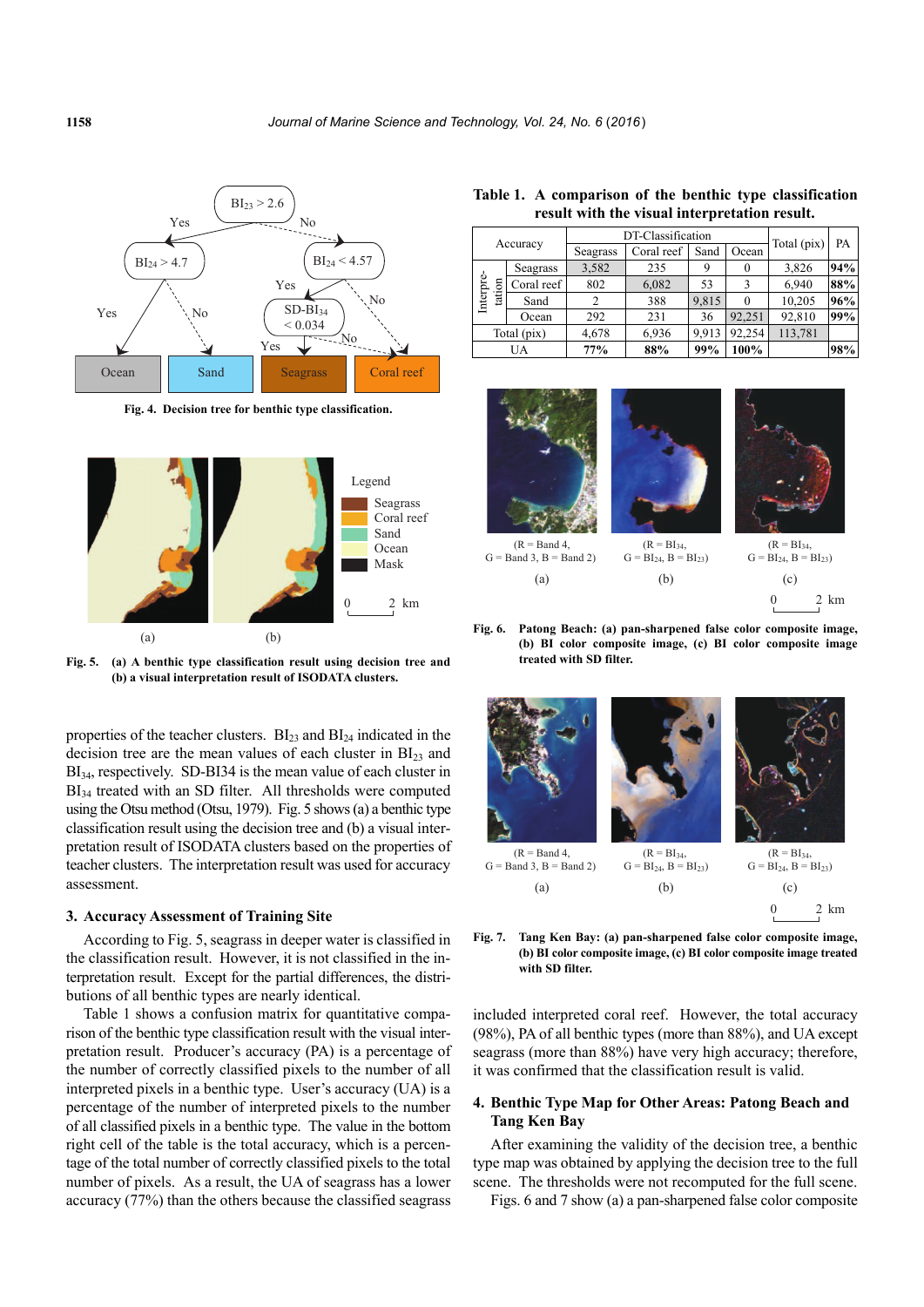

**Fig. 8. Benthic type classification result from (a) Patong Beach and (b) Tang Ken Bay.** 

image, (b) BI color composite image, and (c) BI color composite image treated with an SD filter at Patong Beach and Tang Ken Bay, respectively. There are significant differences in color tones between Figs. 6(b) and 7(b), whereas no great differences in the tendencies of color tone or texture are found in pairs 6(a),  $7(a)$  and  $6(c)$ ,  $7(c)$ , except that the color tone in  $7(a)$  is brighter than in  $6(a)$ .

Fig. 8 shows the benthic type classification results for (a) Patong Beach and (b) Tang Ken Bay. The benthic type distribution in Fig. 8(a) is consistent with the classification result for the training site, whereas 8(b) is evidently misclassified. It is believed that there are two reasons why seagrass and coral reef were misclassified despite the fact that those distributions could be visually recognized in Figs. 7(b) and 7(c). The first reason is that the seagrass distribution areas were very small. Seagrass areas were merged with other neighboring benthic cover clusters, such as sand, after smoothing filtering and ISODATA clustering. The statistics for clusters including seagrass indicated different values from those of the seagrass teacher clusters. Consequently, those clusters were misclassified. The second reason why coral reef caused misclassification is that the statistics for those clusters indicated different values from those of the teacher clusters after being affected by turbid water, even though coral reef areas were successfully clustered. Accordingly, improvement in the developed method is needed so that it can apply not only to clear water but also to turbid water. For improvement of the misclassified area, a different set of extinction coefficient ratio *kij* and thresholds is needed in the decision tree for turbid water (Fig. 4). Moreover, prior to classification, the entire image needs to be separated into two or more parts, where the value of *kij* is assumed homogeneous. For future work, a precomputed database for the determination of *kij* and decision tree thresholds needs to be developed for several types of water in Thailand.

## **IV. CONCLUSIONS**

A method for benthic type classification was developed for seaweed and seagrass mapping at the study site under suitable conditions in Phuket, Southern Thailand. The validity of the method was confirmed by comparing the classification result with a visual interpretation result from ISODATA clusters. The accuracy assessment indicates that the classification result is valid with a total accuracy of 98%. After examining the validity of the decision tree, a benthic type map was obtained by applying the decision tree to the full scene. The classification results were examined in other areas: Patong Beach and Tang Ken Bay. At Patong Beach, where the seawater is clear, the site was classified as it was for the training site. However, the other site was evidently misclassified. It is believed that regional segmentation by ISODATA clustering after treatment with a smoothing filter was not appropriate for benthic cover distributed over small areas. In addition, the thresholds utilized in the decision tree were not appropriate for turbid water. For future work, there is a possibility that benthic cover such as seagrass distributed with small areas can be correctly classified when those areas are classified using optical information after extraction using textural information. Moreover, a pre-computed database for the determination of  $k_{ij}$  and the decision tree thresholds needs to be developed for several types of water in Thailand.

## **REFERENCES**

- Adulyanukosol, K. and S. Poovachiranon (2006). Dugong (Dugong dugon) and seagrass in Thailand: present status and future challenges. Proc.  $3^{rd}$ Int. Symp. SEASTAR and Asian Bio-logging Science, 41-50.
- Kakuta, S., W. Takeuchi and A. Prathep (2014). Seaweed and seagrass mapping in Thailand measured by using Landsat 8 optical properties. Proc. The International Bioscience Conference and the  $5<sup>th</sup>$  Joint International PSU-UNS Bioscience Conference 2014, T1-O14.
- Komatsu, T., T. Noiraksar, S. Sakamoto, S. Sawayama, H. Miyamoto, S. Phauk, P. Thongdee, S. Jualaong and S. Nishida (2012). Detection of seagrass beds in Khung Kraben Bay, Thailand, using ALOS AVNIR2 image. Proc. of SPIE Vol. 8527 85270I-1.
- Lyzenga, D. R. (1978). Passive remote sensing techniques for mapping water depth and bottom features. Applied Optics 17, 379-383.
- Lyzenga, D. R. (1981). Remote Sensing of Bottom Reflectance and Water Attenuation Parameters in Shallow Water Using Aircraft and Landsat Data. Int. J. Remote Sensing 2, 71-82.
- Lyons, M. B., S. R. Phinn and C. M. Roelfsema (2010). Long term monitoring of seagrass distribution in Moreton Bay, Australia, from 1972-2010 using Landsat MSS, TM, ETM+. Proc. Geoscience and Remote Sensing Symposium (IGARSS), 2010 IEEE International, 5-8.
- Matsunaga, T., A. Hoyano and Y. Mizukami (2000). Monitoring of coral reefs on Ishigaki Island in Japan using multitemporal remote sensing data. Proc. SPIE 4154, 212-222.
- Noiraksar, T., S. Sawayama, S. Phauk and T. Komatsu (2014). Mapping Sargassum beds off the coast of Chon Buri Province, Thailand, using ALOS AVNIR-2 satellite imagery. Botanica Marina 57(5), 367-377.
- Otsu, N. (1979). A threshold selection method from gray-level histograms. IEEE Trans. Syst., Man, Cybern., SMC-9, 62-66.
- Petsut, N., A. Chirapart and M. Keawnern (2012). A stability assessment on seasonal variation of seaweed beds in the Trat peninsula of Thailand. Biodiversity Journal 3(3), 229-236.
- Prathep, A. (2005). Spatial and temporal variations in diversity and percentage cover of macroalgae at Sirinat Marine National Park, Phuket province, Thailand. Science Asia 31, 225-233.
- Prathep, A., E. Rattanachot and P. Tuntiprapas (2010). Seasonal variations in seagrass percentage cover and biomass at Koh Tha Rai, Nakhon Si Thammarat Province, Gulf of Thailand. Songklanakarin J. Sci. Technol. 498 32(5), 497-504.
- Prathep, A. (2012). Seagrass bed as a Carbon Sink in Ranong Biosphere Reserve and Trang-Haad Chao Mai Marine National Park; an important role of seagrass. Man Bioshere (MAB) Program, UNESCO, available at: http://